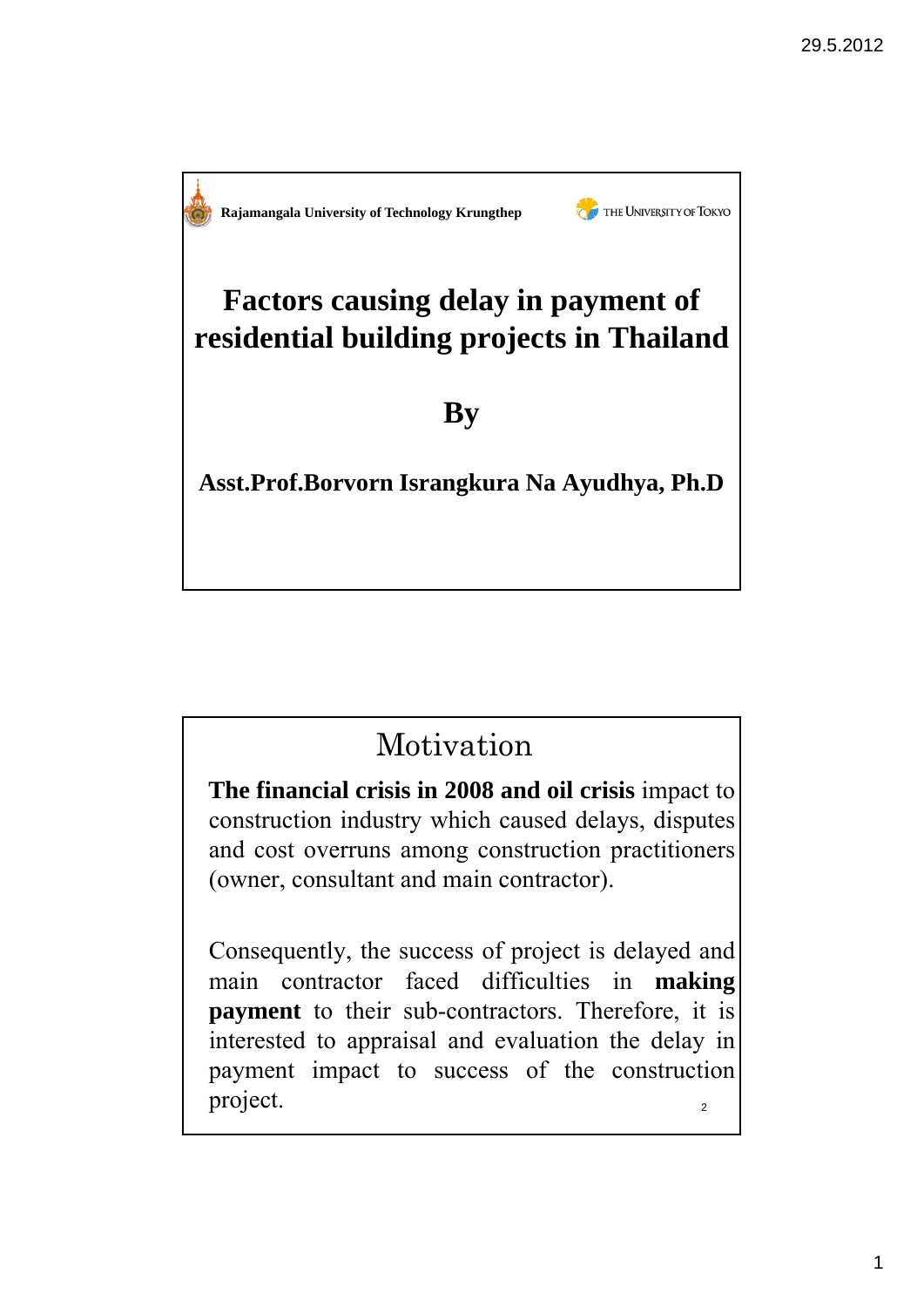# Objective

The objective of this study is to **determine the main causes of delay in payment** for residential building projects in Bangkok, Thailand.

This paper identified and examined the causes of delay in payment on the residential building projects which were the period after awarded of the contract and the actual construction was carry on.

The realities and difficulties in making payment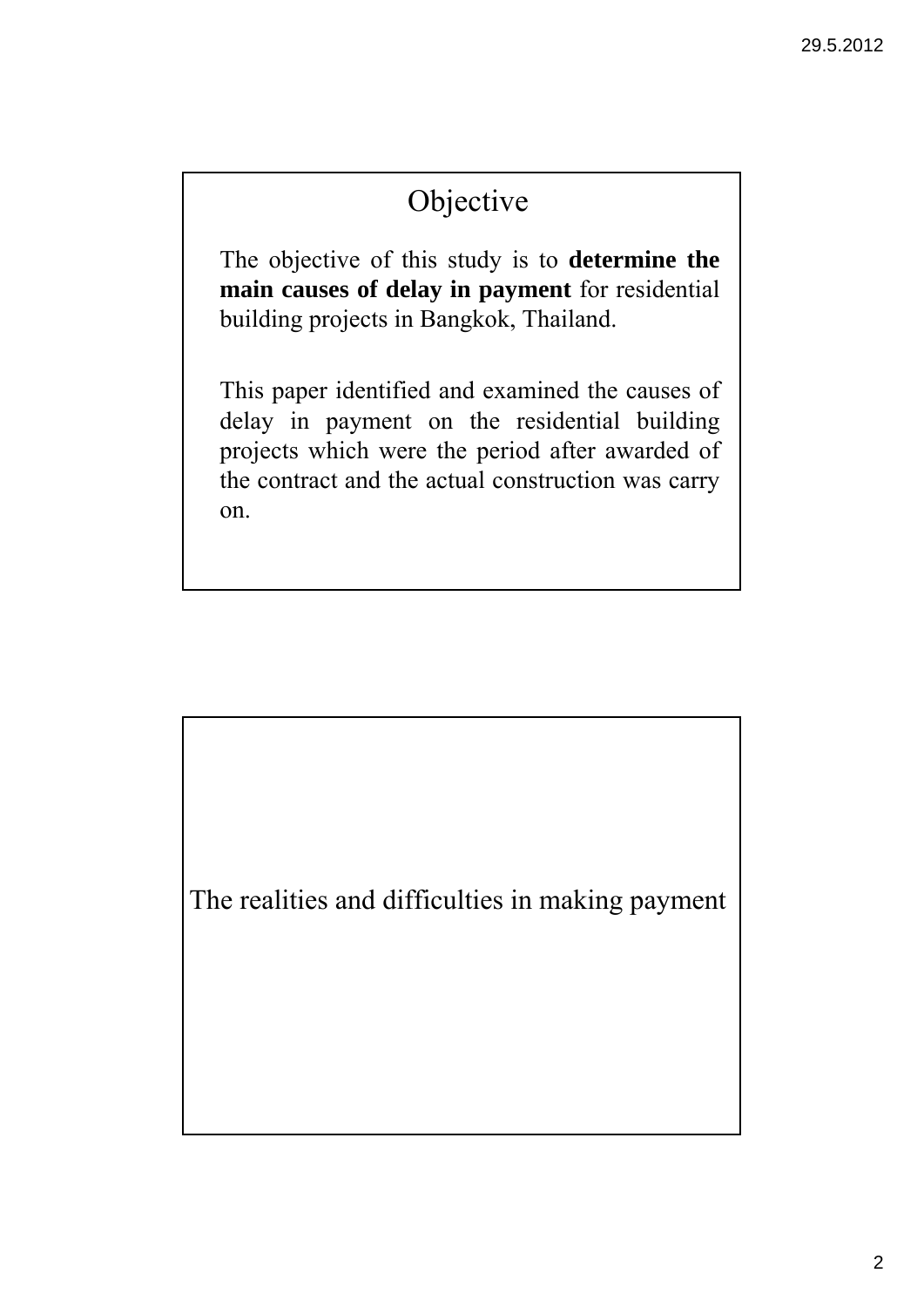

| Type of payment      | Inspection stage | Payment stage | Total |
|----------------------|------------------|---------------|-------|
| Government           |                  |               |       |
| Local currency       | 15               | 30            | 45    |
| Foreign currency     | 15               | 40            | 60    |
| Quasi-government     |                  |               |       |
| Local currency       | 15               | 30            | 45    |
| Foreign currency     | 15               | 45            | 60    |
| <b>Foreign loans</b> |                  |               |       |
| Reimbursement        | 15               | 30            | 45    |
| Commitment           | 15               | 45            | 60    |
| Direct payment       | 15               | 15            | 30    |
| <b>Private</b>       |                  |               |       |
| Direct payment       | 15               | 30            | 45    |
| Cheque               | 15               | 30            | 45    |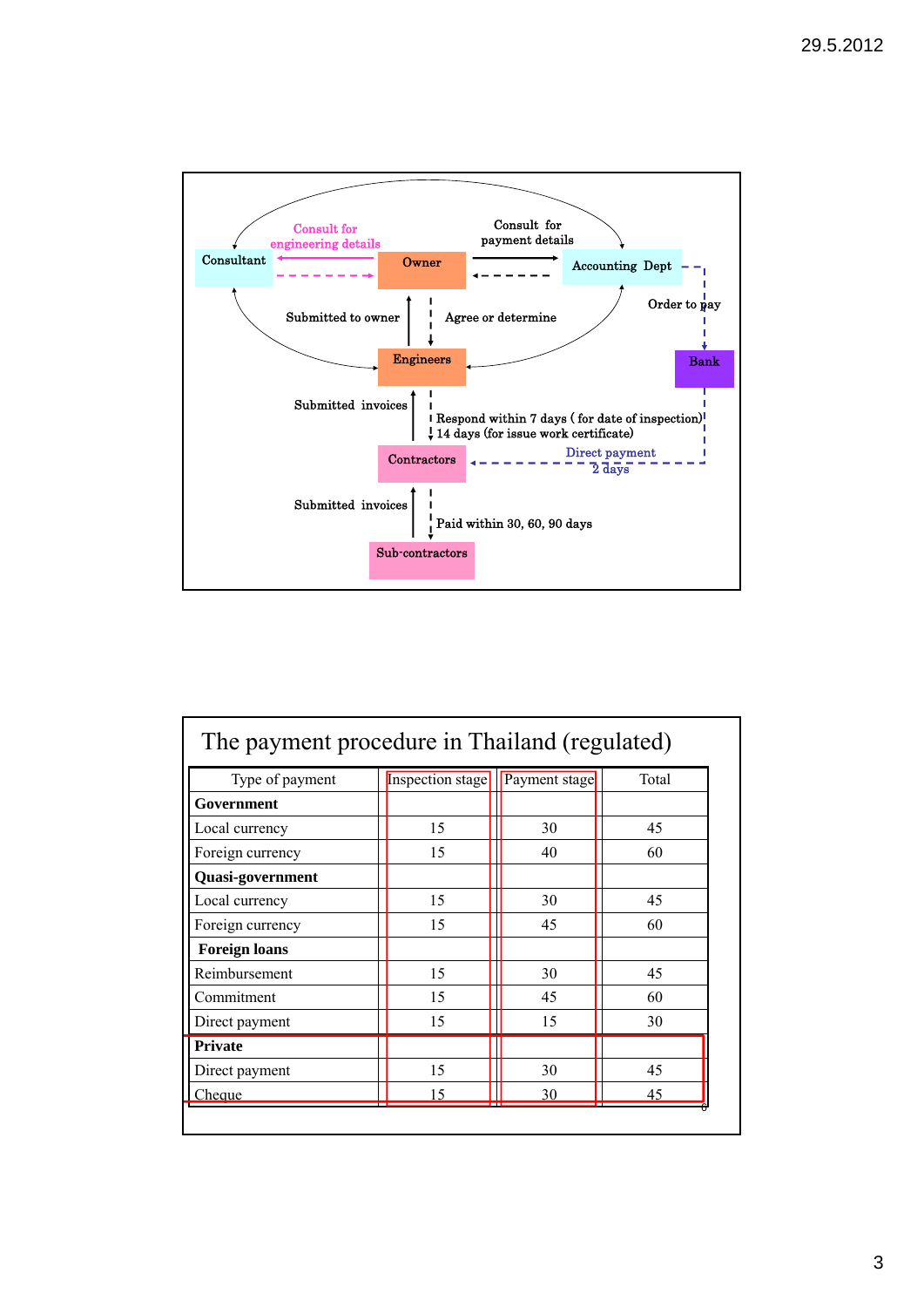#### Methodology of research

The first stage consisted of literature review on the causes of delay from documents, reports, rules and regulations, guidelines and procedure prepared by the government institutions/agencies and the consultants. Non-structured interviews of 25 key players involved in the implementation process.

The second stage involved the development of questionnaire incorporating with 24 causes of delay in payment and data collection. The questionnaire comprised open-ended and closed-ended questions. A hand-delivered questionnaire method was used.

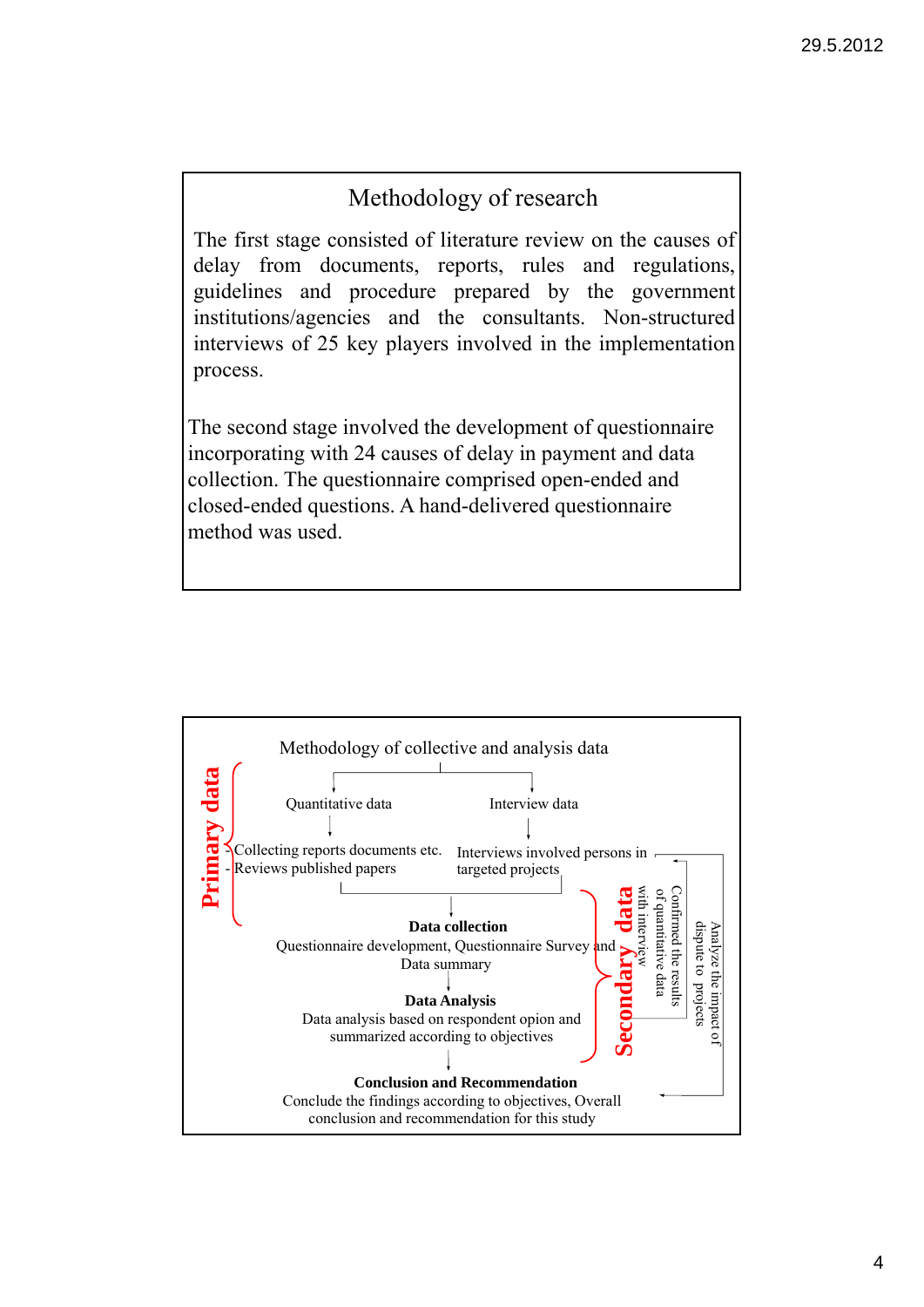Based on the response to the survey, a severity index was calculated to interpret the degree of seriousness effect of those problems. This index was calculated as follows (Domninowski, 1980)

Severity index 
$$
(I) = \frac{\sum_{i=0}^{4} (a_i)(x_i)}{(4\sum x_i)} \times 100\%
$$
 (1)

where

 $a_i$  = constant expressing weight given to *i*th response:  $i = 0, 1, 2, 3, 4$  $x_i$  = variable expressing frequency of *I* 

*The response for*  $I = 0, 1, 2, 3, 4$  *illustrated as follows:*  $x_0$  = frequency of very often response and corresponds to  $a_1 = 4$ ;  $x_1$ = frequency of often response and corresponds to  $a_2 = 3$ ;  $x_2$  = frequency of moderate response and corresponds to  $a_3 = 2$ ;  $x_3$  = frequency of not often response and corresponds to  $a_2 = 1$ ;  $x_4$  = frequency of seldom response and corresponds to  $a_1 = 0$ ;

Equation (1) was used to calculate the severity index for all delay in payment factors. The index was ranked and categorised into five levels.

#### The

Level 1: 0-15.5% is categorised as none severe; Level 2: 15.5-38.5% is categorised as fairly severe; Level 3: 38.5-63.5% is categorised as moderately severe; Level 4: 63.5-88.5% is categorised as severe; Level 5: 88.5-100% is categorised as most severe.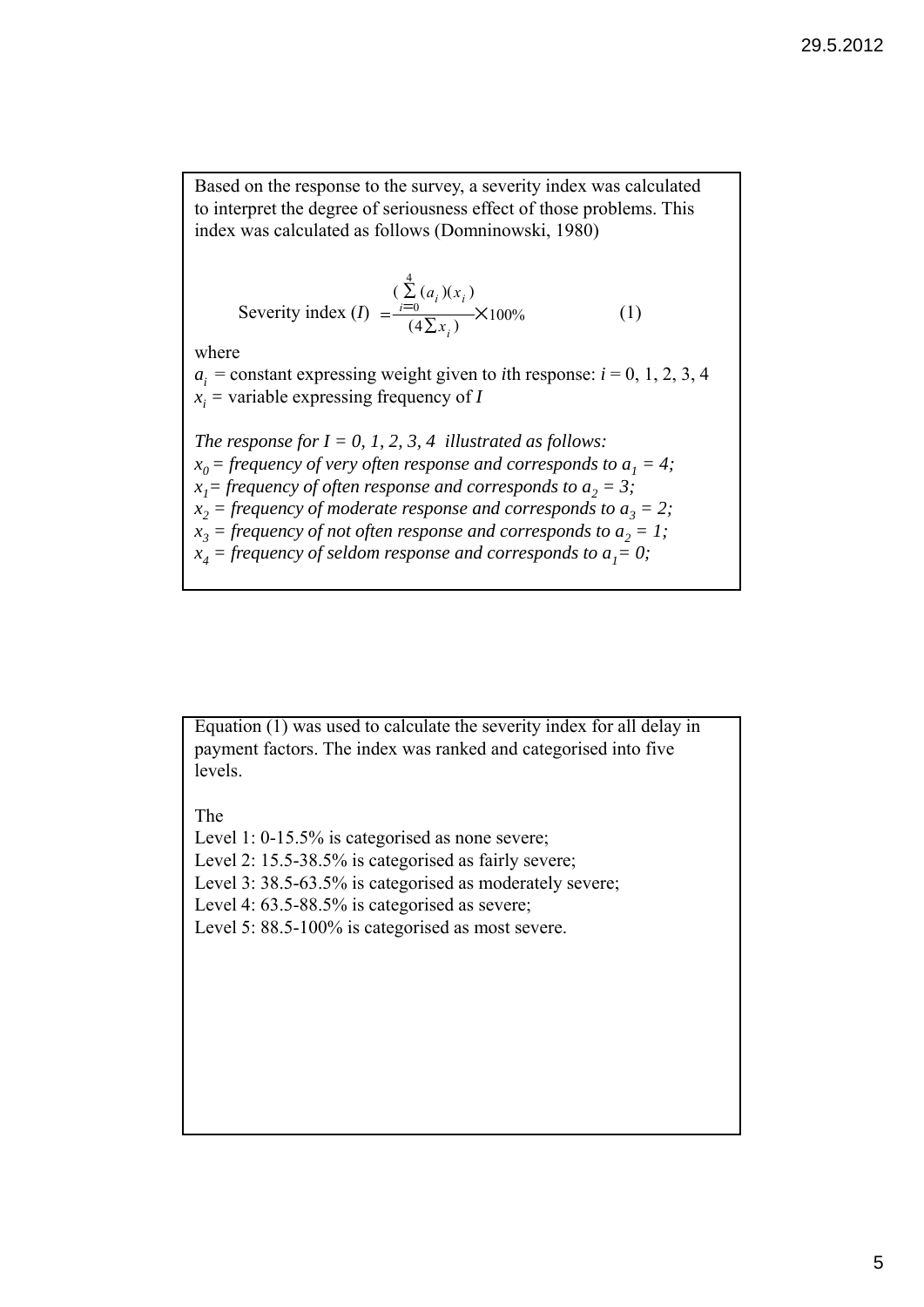#### **Rank agreement**

The spearman's rank correlation, coefficient,  $r_s$  was used to measure the degree of agreement in the ranking of owners consultants and main contractors. The coefficient can be computed as follows

(Dowdy, S & Wearden. S, 1985):

$$
r_s = [1 - 6\Sigma d^2]/[N(N^2 - 1)]
$$
 (2)

- $r_s$  = Spearman's rank correlation coefficient.
- $d =$ The difference in ranking between the owner, consultant and main contractor
- $N =$ The number of variables, equals to 24 and 4 for all the delay factor and for the main categories of delay in payment, respectively.

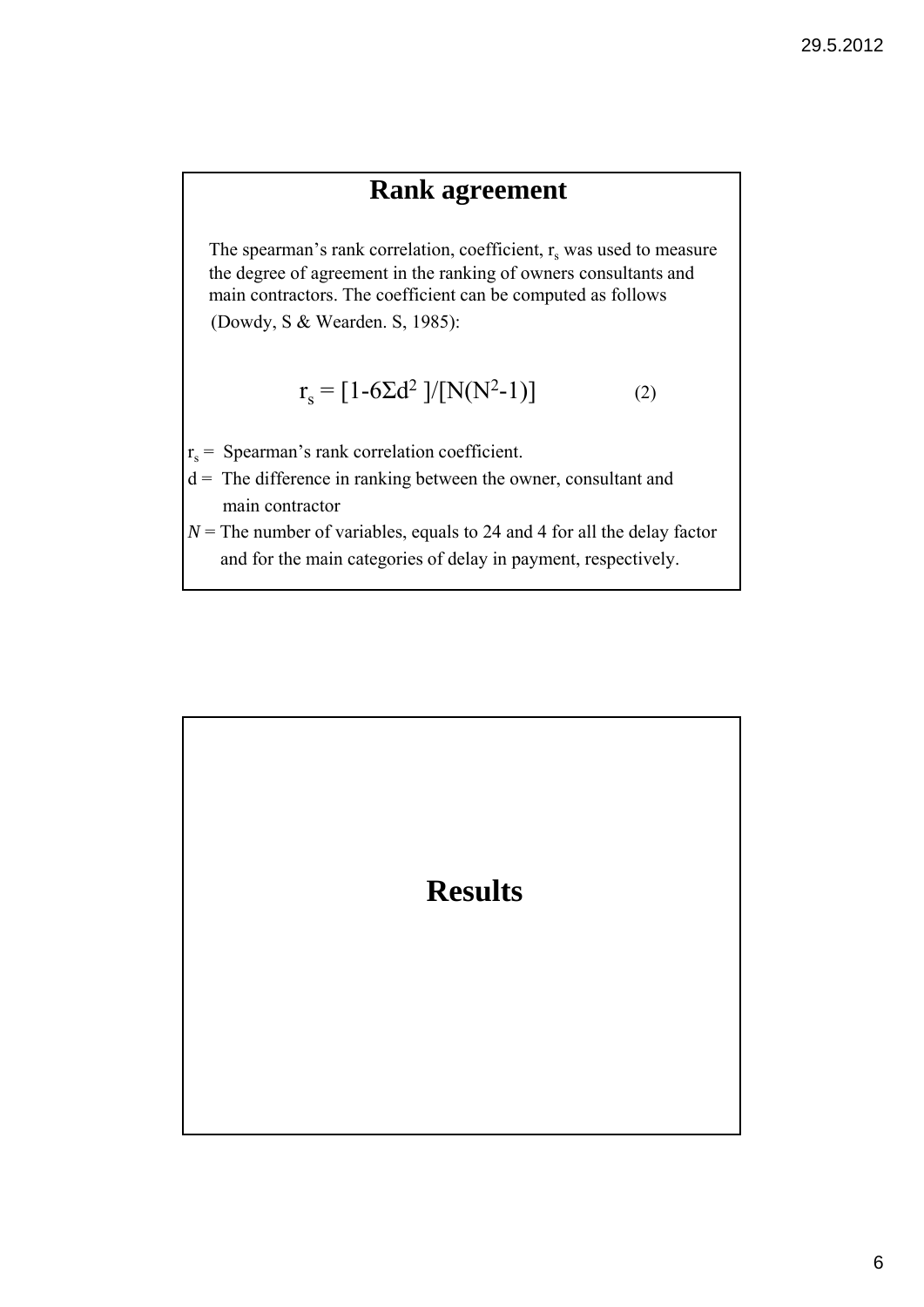| Organization                                                     | Number of questionnaires |        | Percentage return                         |  |
|------------------------------------------------------------------|--------------------------|--------|-------------------------------------------|--|
|                                                                  | Sent                     | Filled |                                           |  |
| Contractor (Domestic)                                            | 52                       | 30     | 58                                        |  |
| Contractor (International)                                       | 65                       | 47     | 72                                        |  |
| Consultant                                                       | 65                       | 46     | 70                                        |  |
| Total                                                            | 172                      | 123    | 67                                        |  |
|                                                                  |                          |        |                                           |  |
| Table 2 Type of residential construction works<br>Classification |                          |        | <b>23 interviewees</b><br>No. of projects |  |
| High-rise buidling                                               |                          |        | 50                                        |  |
| Low-rise building (less than 6 storyed building)                 |                          |        | 62                                        |  |

| <b>Factors</b>                            | <b>Owner</b> |       | <b>Consultant   Main contractor  </b> | <b>Overall rank</b> |
|-------------------------------------------|--------------|-------|---------------------------------------|---------------------|
|                                           | SI(%)        | SI(%) | $SI(\%)$                              |                     |
| <b>Technicals and inspection category</b> | 61.8         | 64.0  | 62.2                                  | 1                   |
| Adverse weather conditions                | 61.1         | 68.4  | 66.5                                  | 11                  |
| Unforeseen problem underground            | 45.8         | 46.4  | 45.8                                  | 20                  |
| Delay in work approval                    | 65.8         | 71.7  | 71.5                                  | $\mathfrak{D}$      |
| Delays in inspection and testing works    | 63.0         | 66.0  | 68.8                                  | 10                  |
| Ground problems                           | 60.6         | 59.4  | 59.4                                  | 18                  |
| Substandard workmanship                   | 63.2         | 70.0  | 70.5                                  | 5                   |
| Supervisor incompetence                   | 70.5         | 70.5  | 59.2                                  | 6                   |
| Poor instructions                         | 64 1         | 59.9  | 55.9                                  | 17                  |
|                                           |              |       |                                       |                     |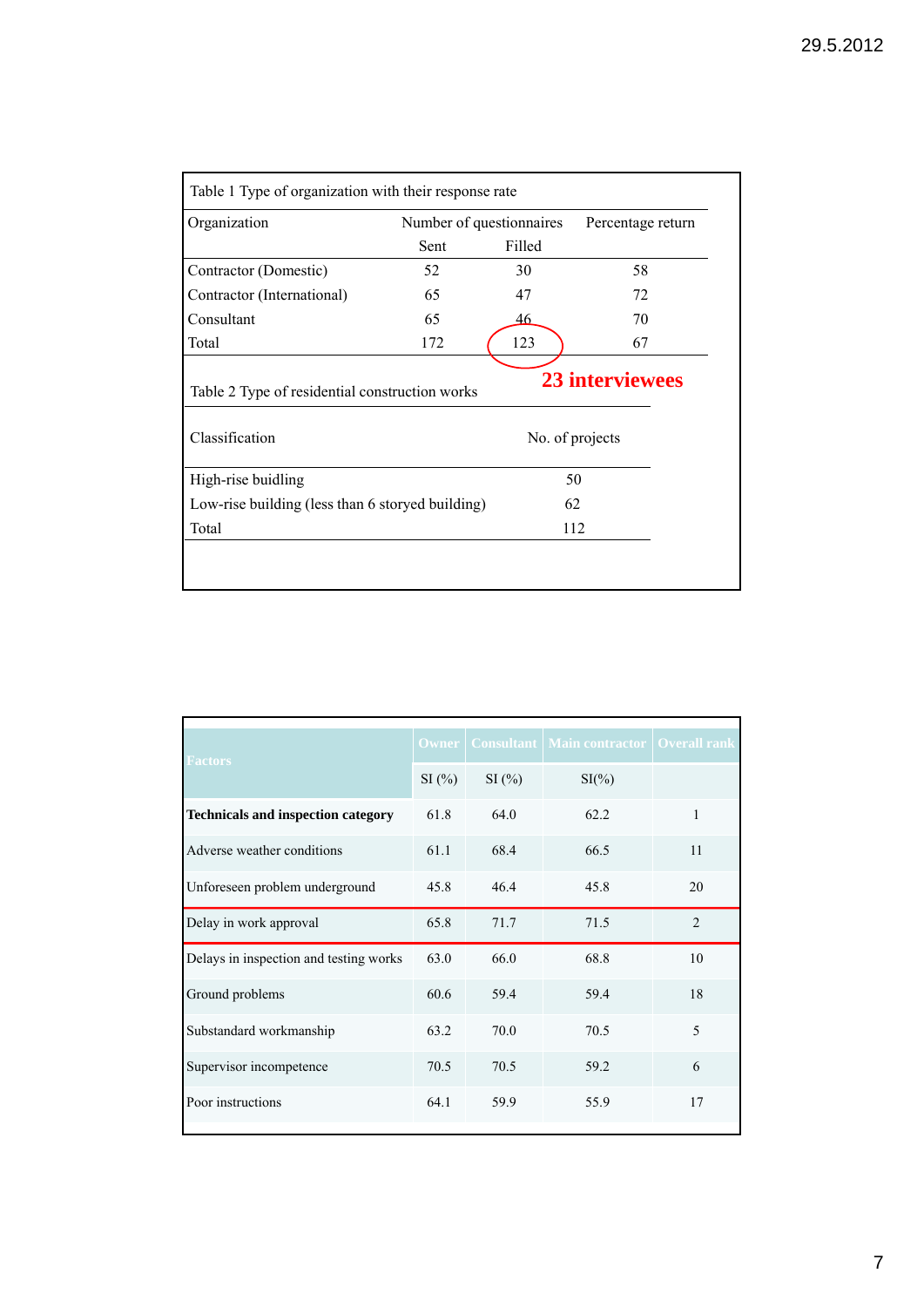| <b>Factors</b>                        | <b>Owner</b> |       | <b>Consultant   Main contractor   Overall rank</b> |                |
|---------------------------------------|--------------|-------|----------------------------------------------------|----------------|
|                                       | SI(%)        | SI(%) | $SI(\% )$                                          |                |
| <b>Administration category</b>        | 59.5         | 63.1  | 64.1                                               | $\mathbf{2}$   |
| Insufficient working drawing details  | 62.0         | 71.0  | 66.8                                               | 7              |
| Inaccurate bill of quantities         | 67.4         | 69.4  | 69.4                                               | $\overline{4}$ |
| Violating condition of the contract   | 60.2         | 68.9  | 68.6                                               | 10             |
| Poorly done planning and scheduling   | 63.9         | 63.9  | 63.7                                               | 14             |
| Change orders                         | 58.0         | 59.2  | 67.9                                               | 15             |
| Verification submitted documents      | 60.8         | 65.3  | 66.0                                               | 13             |
| Government/local rules and procedures | 44.3         | 44.3  | 46.5                                               | 21             |
|                                       |              |       |                                                    |                |

| <b>Factors</b>                     | <b>Owner</b> | <b>Consultant</b> | Main<br>contractor | <b>Overall</b><br>rank |
|------------------------------------|--------------|-------------------|--------------------|------------------------|
|                                    | SI(%)        | SI(%)             | $SI(\% )$          |                        |
| <b>Others common category</b>      | 58.5         | 60.7              | 59.2               | 3                      |
| Slow in making decision from owner | 60.9         | 66.8              | 70.7               | 8                      |
| Major accidents                    | 71.4         | 71.4              | 64.4               | 3                      |
| Third party delays                 | 41.1         | 45.8              | 41.0               | 22                     |
| Social events                      | 60.4         | 58.7              | 60.9               | 17                     |
|                                    |              |                   |                    |                        |
|                                    |              |                   |                    |                        |
|                                    |              |                   |                    |                        |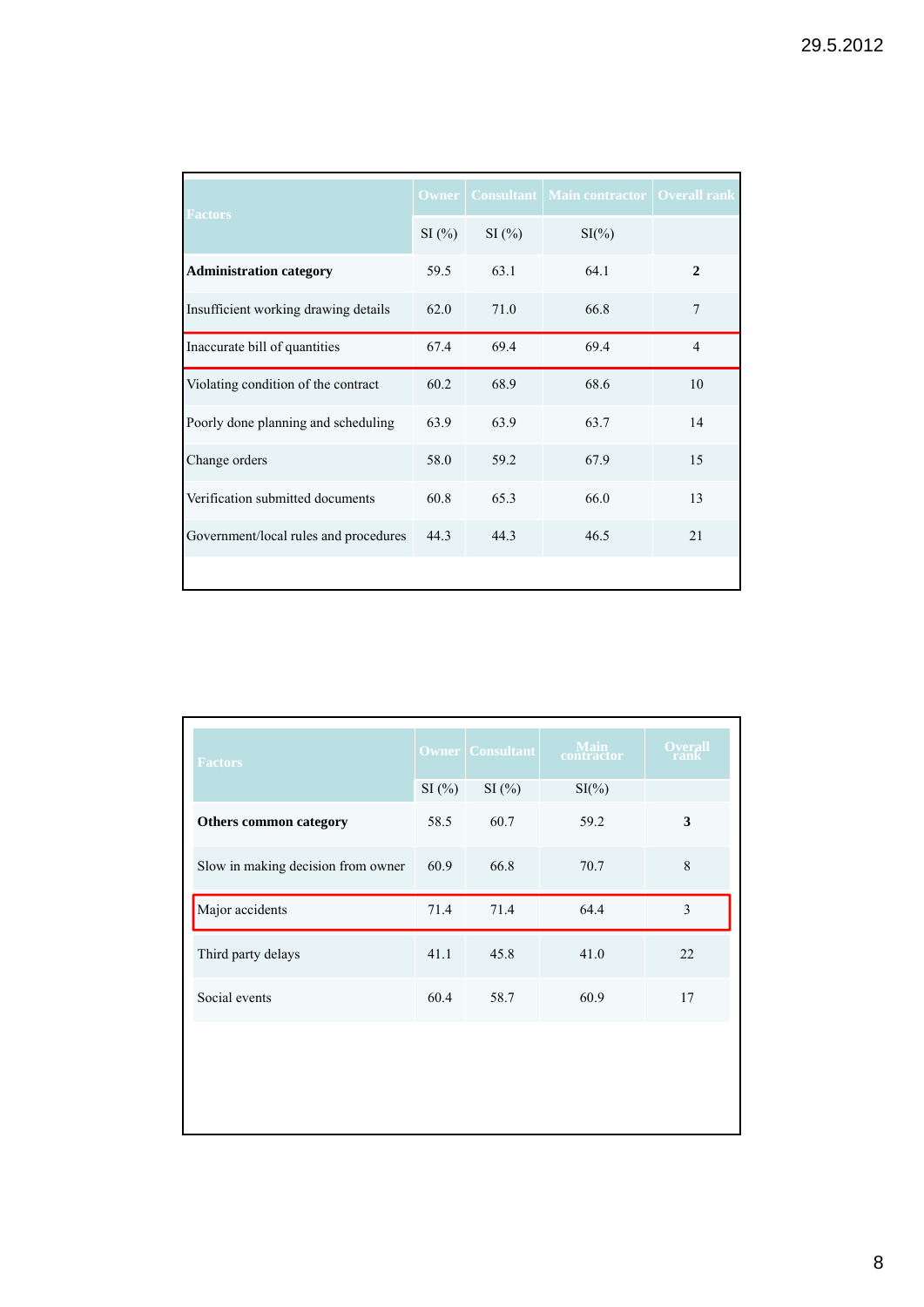| <b>Factors</b>                          | <b>Owner</b> |       | <b>Consultant   Main contractor   Overall rank</b> |                         |
|-----------------------------------------|--------------|-------|----------------------------------------------------|-------------------------|
|                                         | SI(%)        | SI(%) | $SI(\%)$                                           |                         |
| <b>Financial category</b>               | 52.1         | 51.3  | 46.0                                               | $\overline{\mathbf{4}}$ |
| Banks procedure                         | 54.3         | 54.0  | 40.6                                               | 19                      |
| Owner financial problems                | 72.4         | 73.8  | 73.1                                               | 1                       |
| Exchange rate                           | 35.8         | 31.3  | 28.6                                               | 23                      |
| Inflation                               | 34.2         | 30.6  | 24.5                                               | 24                      |
| Fluctuation in materials cost and labor | 63.7         | 66.7  | 63.0                                               | 12                      |
|                                         |              |       |                                                    |                         |
|                                         |              |       |                                                    |                         |

|                    | Table 4. Comparison spearman rank correlation |
|--------------------|-----------------------------------------------|
| <b>Correlation</b> | Spearman rank correlation coefficient         |

|                              | Main delay categories | All delay factors |
|------------------------------|-----------------------|-------------------|
| Owners-Main contractors      | 0.8                   | 0.85              |
| Main contractors-Consultants | 0.8                   | 0.79              |
| Owners-Consultants           |                       | 0.61              |
|                              |                       |                   |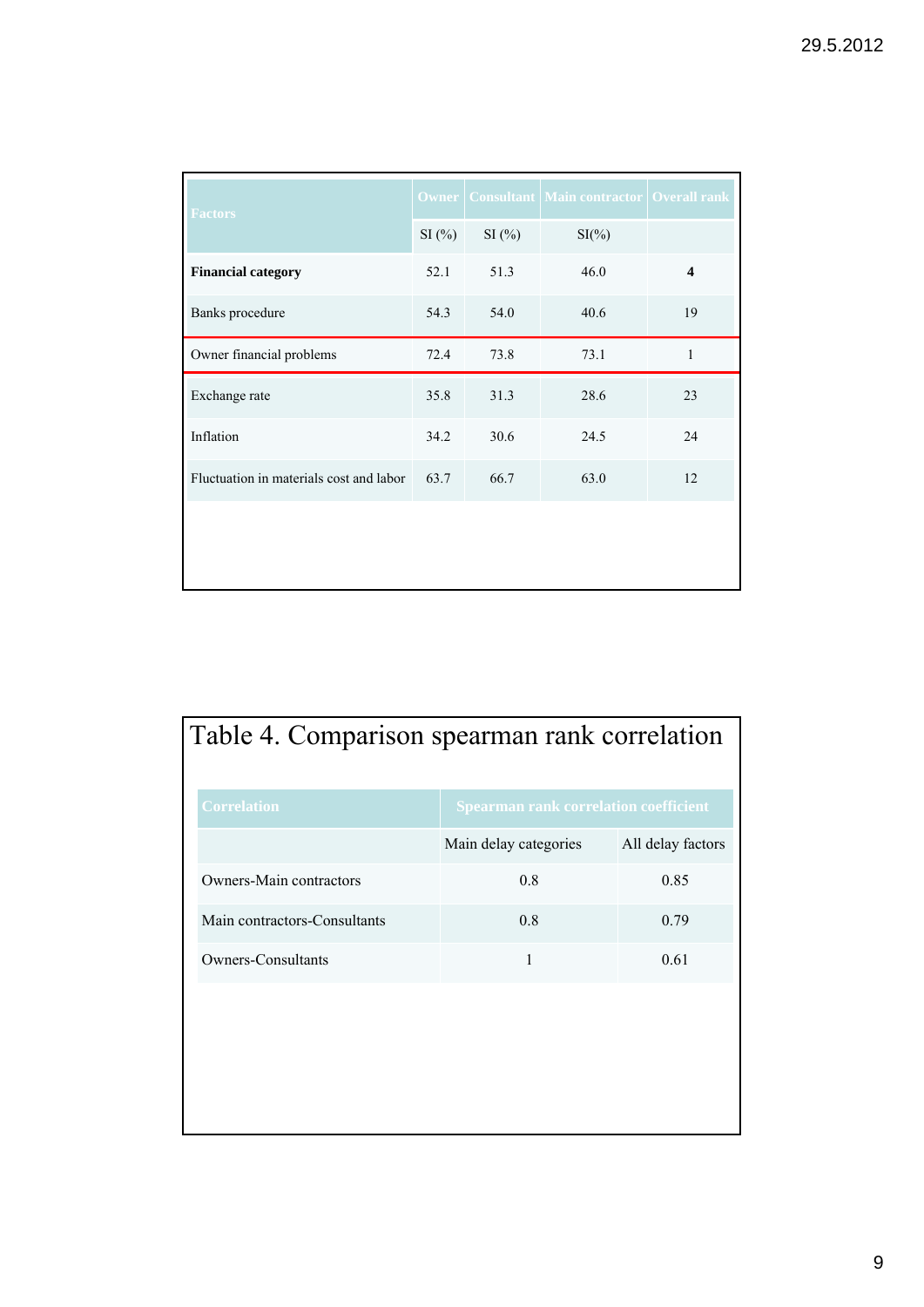### **Findings**

- The five highest severity index factors agreed by owners, consultants and main contractors
- The owner's perspective was owner financial problems, unexpected social events, supervisor incompetence, inaccurate bill of quantities and delay in work approval.
- Whereas, consultant's perspective was owner financial problems, delay in work approval, unexpected social events, insufficient working drawing details and supervisor incompetence.
- And, main contractors's point of view on cause of delay in payment were owner financial problems, delay in work approval, slow in making decision from owner, substandard working manship and inaccurate bill of quantities.

#### **Conclusions**

- This study had classified four main categories which were administration, financial, technical and inspection and other common. And also identified twenty-four causes of delay in payment factors.
- The result showed that main contractors faced moderately severe impact from four main categories of delaying in payment.
- All the three groups of respondents generally agreed that the top five causes of delay in payment factors arranged in descending order of severity were owner financial problems, delay in work approval, major accidents, inaccurate bill of quantities and substandard workmanship.
- However, accumulated conflict and dispute experiences between owners of the projects and their main contractors lead to a tendency of resulting in construction delays and cost overruns. Therefore, main contractors had usually been disqualified and replaced.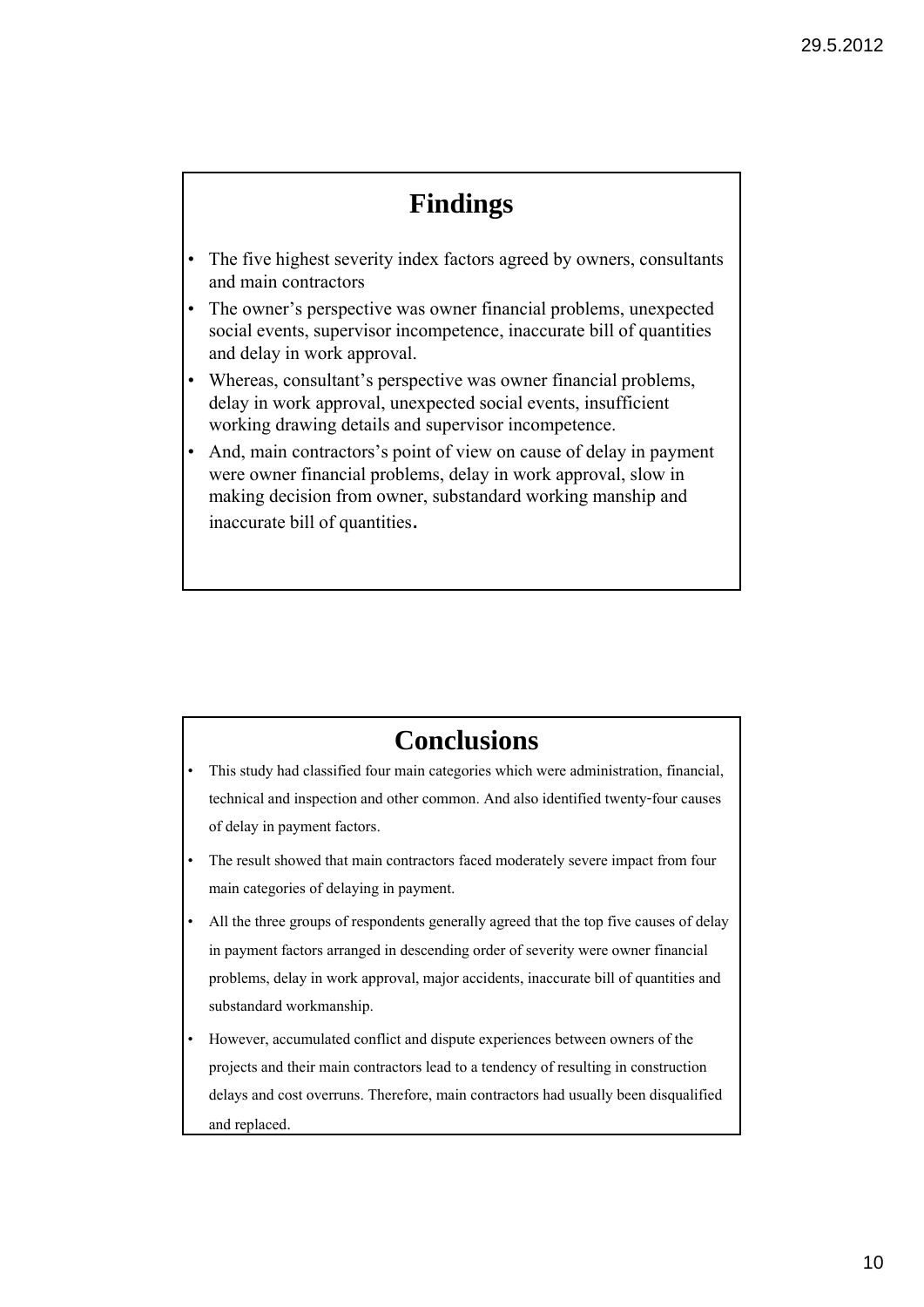#### **Recommendations**

- 1. In order to minimise the delay in payment risks and burden costs of delay in payment impact, owner should also openminded on introducing other type of contracts such as target cost contract, cost–plus-incentive-fee contract and construction management.
- 2. Including, promoting and providing incentives to construction practitioners should be transplanted and faired if project can be early completed.

#### **Acknowledgement**

This study was partly financially supported by Grantin-Aid for Scientific Research No.18206048 from Ministry of Education, Culture, Sports, Science and Technology of Japan Through Frontier Science Department, University of Tokyo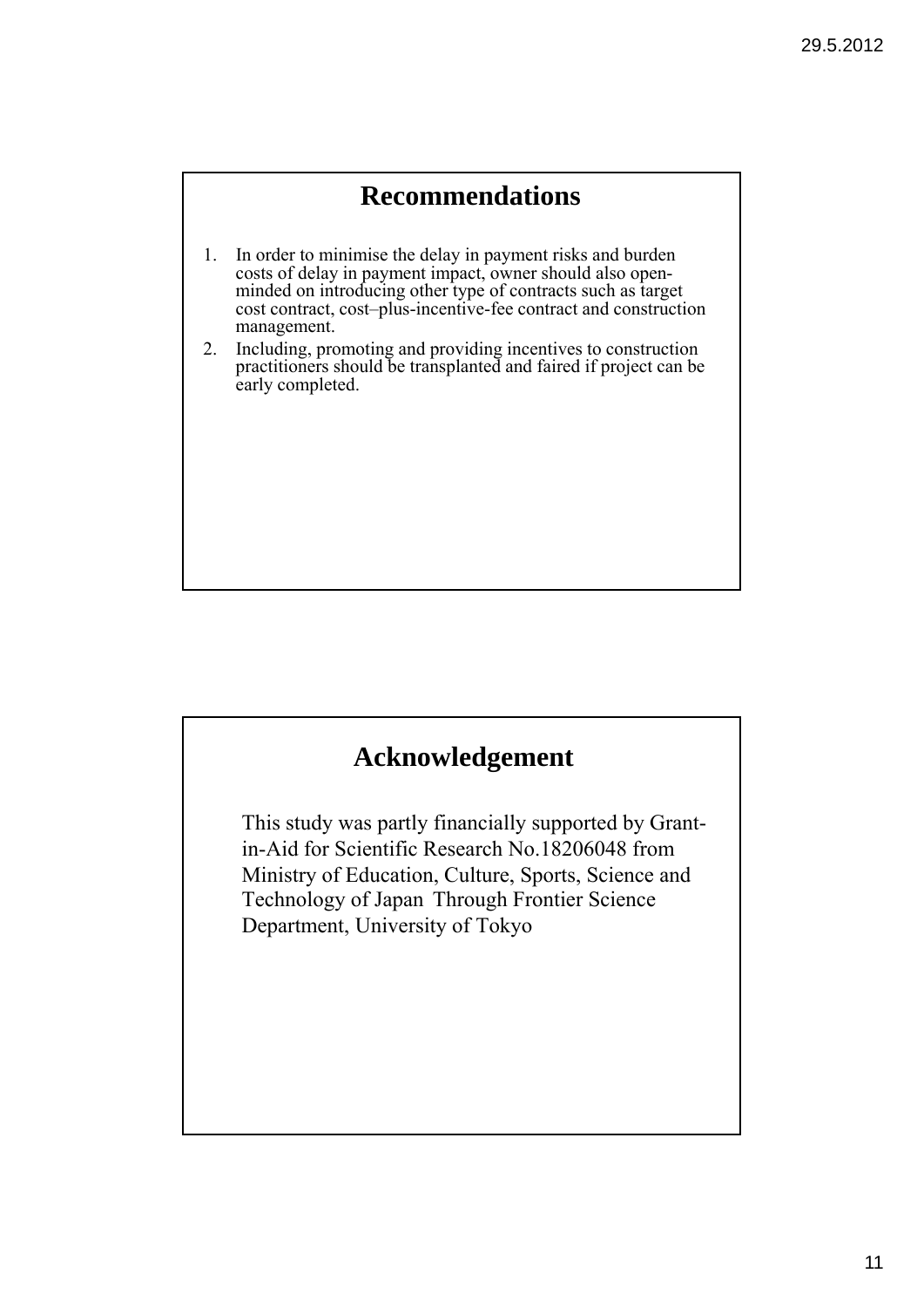